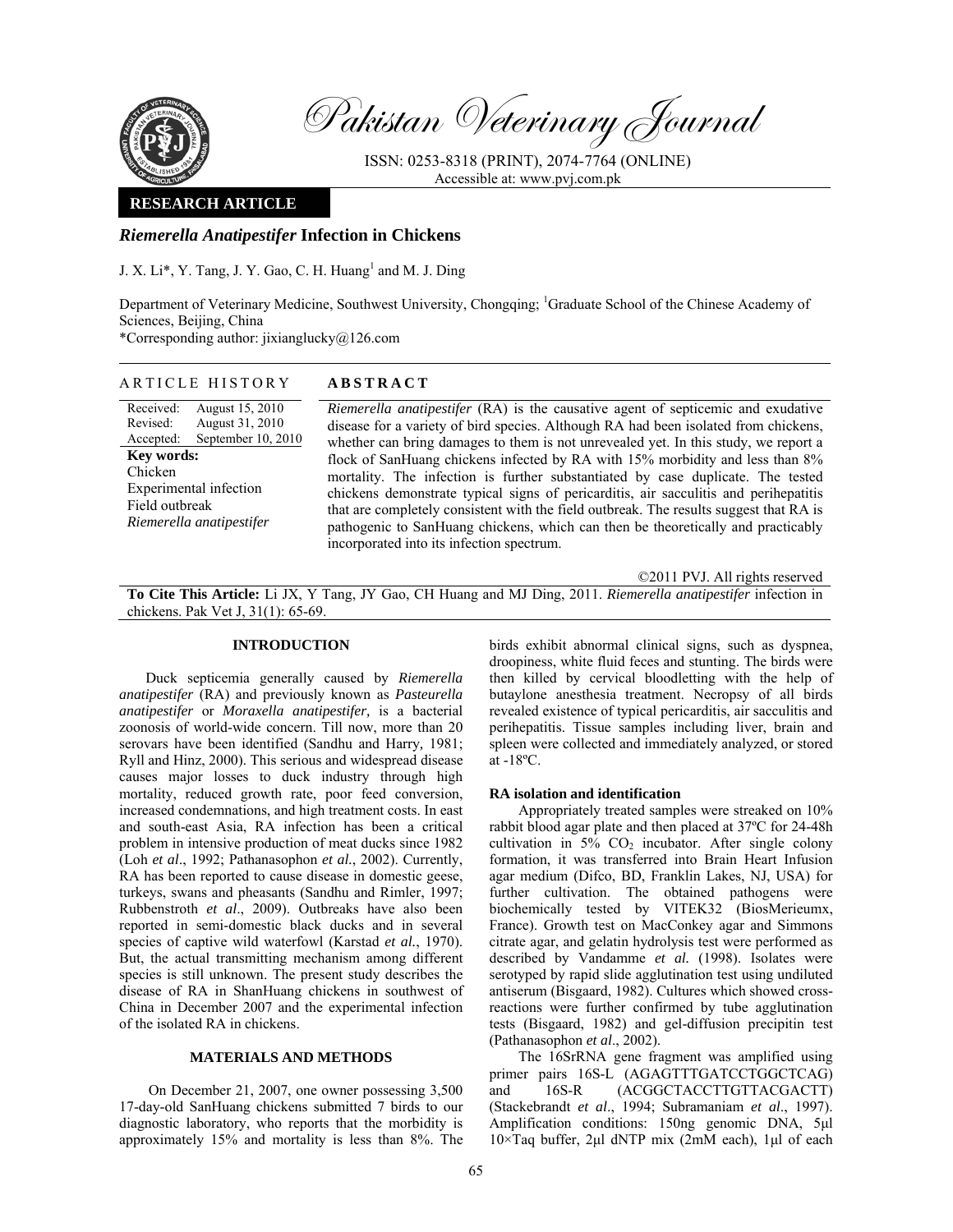primer (10pmol/ml) and 0.2µl Taq DNA polymerase (1U) in a volume of 50µl. The reaction parameters: a denaturation step (60s at 95ºC) was followed by 35 cycles of denaturation (40s at 95ºC), annealing (60s at 53ºC) and elongation (100s at 72ºC). An elongation step (300s at 72ºC) terminated the PCR. The DNA was purified and sequencing was done (TaKaRa Biotech., Dalian, China).

## **Experimental infection**

Tested SanHuang chickens were obtained from a commercial hatchery at one day after birth, received drinking water and antibiotic-free commercial feed *ad libitum* and were used to explore infection profile by RA challenge at 10-day-old. Total ninety birds were randomly and averagely divided into three groups. Group I and II were injected routinely via foot pad with 1ml of saline containing  $1 \times 10^9$  CFU of the isolate (Sarver *et al.*, 2005). Disease status was examined up to 6 days after post infection (p.i). Survival rate in group I was recorded from the beginning to the end. At each time point (1, 2, 3, 4, 5 and  $6<sup>th</sup>$  d p.i), three infected birds of group II were sedated and killed for observing gross lesions and collecting tissue or organ samples. Group III, served as control, were injected synchronously inactivated RA.

### **Hematologic and serum biochemical assays**

White blood cells (WBC) were counted using the hemocytometer method (Schalm *et al.*, 1975). Serum aspartate aminotransferase (AST), alkaline phosphatase (ALP), lactate dehydrogenase (LDH) and α-amylase (AMY) levels were estimated by automatic biochemistry analyzer (Cobas Integra 400/400 plus, Germany). The diagnostic kits were obtained from Roche reagent (Germany, lot: 621978-01, 618874-01, 621102-01 and 621325-01).

### **Enumeration of bacteria and histopathology**

Samples were aseptically removed and homogenized separately in 3ml of sterile saline in tissue homogenizer. Then 0.1ml volumes of serial 10-fold dilution were plated on blood agar plate. The culture conditions were in accordance with the protocol as before manipulated. RA colonies were identified by rapid slide agglutination test. The colonies were counted and calculated per ml or gram.

The prepared tissues were placed in 10% neutral formalin for 24h fixing. After thoroughly washing with PBS, tissues were embedded in paraffin using standard techniques. Thin sections (5µm) were cut and stained with haematoxylin and eosin for histopathological studies.

#### **Statistical analysis**

The results are expressed as the mean value  $\pm$ standard deviation (SD). A Student's t-test was used to evaluate the significance of differences between experiments and control. A P value <0.05 was considered statistically significant.

### **RESULTS**

## *R. anatipestifer* **isolation and identification**

We firstly examined the etiology status for suspected infection from most of the damaged tissues. RA-like bacteria were isolated from the samples. Microscopically all strains appeared as Gram-negative, non-sporulating,

pleomorphic rods. We secondly performed biochemical test for all isolates. Representative characteristics of isolates were listed in Table 1. The isolates were tentatively confirmed by positive gelatin liquefaction, catalase and urease, negative arginine dihydrolase, negative fermentation of glucose and galactose, the absence of growth on MacConkey agar and on litmus lactose agar. The results of the rapid slide agglutination tests demonstrated that the isolates had intense positive reaction with rabbit anti-RA serotype-2 serum, and did not cross-react with any of the other serotypes. In order to confirm their affiliation to the species RA, 16S rRNA fragment was amplified and sequenced for eleven isolates. The sequences were compared with those of type RA strain in GenBank. The eleven isolates had identical 16S rRNA sequences (HQ008052), which shared 98% similarity with the sequences of type strain RAf13(EU715005.1),C900(AY871842.2), 540/86 (AY87 1834.2) and 30/90 (AY871835.2).

**Table 1:** Biochemical properties of isolates compared to *Riemerella anatipestifer* ATCC11845

| Parameters                         | Isolate | Isolate           | R.anatipestifer   |
|------------------------------------|---------|-------------------|-------------------|
|                                    | strains | (strains)         | <b>ATCC 11845</b> |
|                                    | tested  |                   |                   |
| Pigment                            | Н       | (11)              |                   |
| MacConkeyagar                      | Н       | (11)              |                   |
| Litmus lactose agar                | Н       | (11)              |                   |
| Catalase                           | П       | (11)<br>+         | +                 |
| Urease                             | П       | (11)<br>$\ddot{}$ | +                 |
| Gelatine liquefaction              | П       | (11)<br>+         | +                 |
| Nitrate reduction                  | П       | (11)              |                   |
| Indole                             | Н       | (11)              |                   |
| Aesculin hydrolysis                | П       | (11)              |                   |
| $D (+)$ -Glucose                   | Н       | (11)              |                   |
| D (--)-Fructose                    | Н       | (11)              |                   |
| Lactose                            | Н       | (11)              |                   |
| Maltose                            | Н       | (11)              |                   |
| $D (+)$ -Galactose                 | Н       | (11)              |                   |
| $D (+)$ -Mannose                   | Н       | (11)              |                   |
| N-acetyl-D-glucosamine             | Н       | (11)              |                   |
| Dextrin                            | Н       | (11)              |                   |
| Trehalose                          | Н       | (11)              |                   |
| Lactulose                          | Н       | (11)              |                   |
| Notes: "+" positive; "-" negative. |         |                   |                   |

### **Case duplicate**

We determined tentatively the pathogen of RA SWCQ071205 strain to ShanHuang chickens. During the 6-day observation, birds in group I developed typically dyspnea, droopiness, white fluid feces and stunting. Out of 30, 12 chicks displayed leg weakness and 7 died soon after the symptom emerged. After the challenge, the lesions in dead or tolerated birds in group I and II were typical exudative inflammation including pericarditis, air sacculitis and perihepatitis. From the first day to the sixth, pericarditis and air sacculitis also developed sporadically and gradually. Alternatively, perihepatitis was only observed since the third day. Fig. 1 illustrates the representative lesions on multiple organs. Histological examination results were displayed in Fig. 2. The heart carried with typical fibrinous picarditis, subepicardial edema, myocarditis and focal necrosis. The liver displayed fibrinous perihepatitis, vacuolar degeneration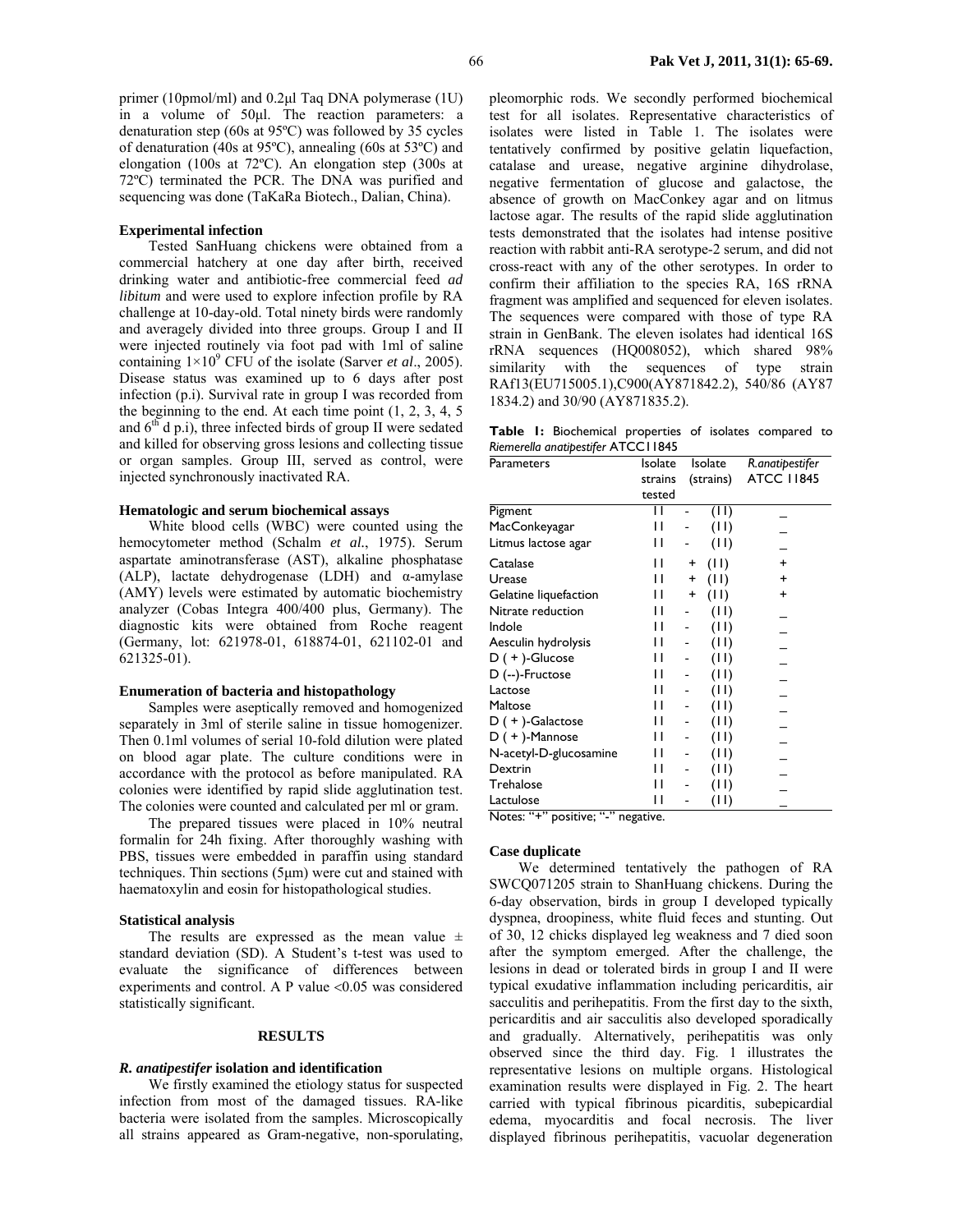In order to get significant insight into the knowledge of germ-carrying time and organ-addiction, status of RA deposition in different organs was individually investigated and results were represented in Fig. 3. Peripheral blood contained approximately  $2 \times 10^4$  CFU/ml at 1d p.i. and decreased to half at 2d p.i. During 3d to 5d p.i., an abrupt reduction in exponential format to approximately 10<sup>2</sup> CFU/ml was observed. At 6d p.i., approximately  $2 \times 10^3$  CFU/ml were presented. The tendency in heart is very similar to the status with peripheral blood at every period. Between 1d to 6d p.i., *RA* was all recovered from the liver, spleen, kidney and brain. In liver and spleen, highest bacteria amount increased up to approximately  $1.4 \times 10^4$  CFU/g and 4.0×10<sup>4</sup> CFU⁄g, respectively. In kidney, highest *RA* content emerged at 4d p.i.. In brain, the highest content is at 2d p.i. with  $2.5 \times 10^3$  CFU/g. Then, it declined to approximately 40 CFU⁄g at 5d p.i.. Interestingly, it again elevated to  $3 \times 10^2$  CFU/g at 6d p.i..

WBC count and biochemical parameters in chickens experimentally infected with RA train SWCQ071205 were listed in Table 2. There were no significant differences for white blood cells counting on 1d, 2d and 3d p.i.. The corresponding RA contents were  $27.2\pm 0.8\times10^{9}/L$ ,  $27.1\pm 4.0\times10^{9}/L$  and  $32.7\pm 4.5\times10^{9}/L$ , respectively (T test, P<0.05) compared with control which



**Fig. 1:** Lesions observed in following foot pad infection of *Riemerella anatipestifer* strain SWCQ071205 in chickens. (a) 1d post-infection, (b) 2d post-infection, (c) 3d post-infection, (d) 4d post-infection, (e) 5d post-infection and (f) 6d post-infection. Arrows in (a) and (d) are typical pericarditis and perihepatitis, respectively.



**Fig. 2:** Histopathological lesions in experimental infection of *Riemerella anatipestifer* strain SWCQ071205 in chickens at 3d p.i.. H & E staining. Section a (100×), b (400×) and c (400×) of heart, liver and bursa of Fabricius shows typical hemaleucin effusion, vacuolar degeneration of hepatocyte, and necrosis in germinal center (arrows), respectively.

is  $26.5 \pm 1.8 \times 10^9$ /L. But, it rose quickly to highest level with  $60.2 \pm 5.6 \times 10^9$ /L on 4d p.i. After that, it declined to  $43.0 \pm 2.6 \times 10^{9}$ /L on 5d p.i.. AST activity was increased at 2 d p.i. and 3 d p.i. LDH activity significantly increased from 1d p.i. to the end. ALP activity had the tendency of gradual depressing during the experimental process, and AMY activity significantly declined from 2d p.i. to 6d p.i.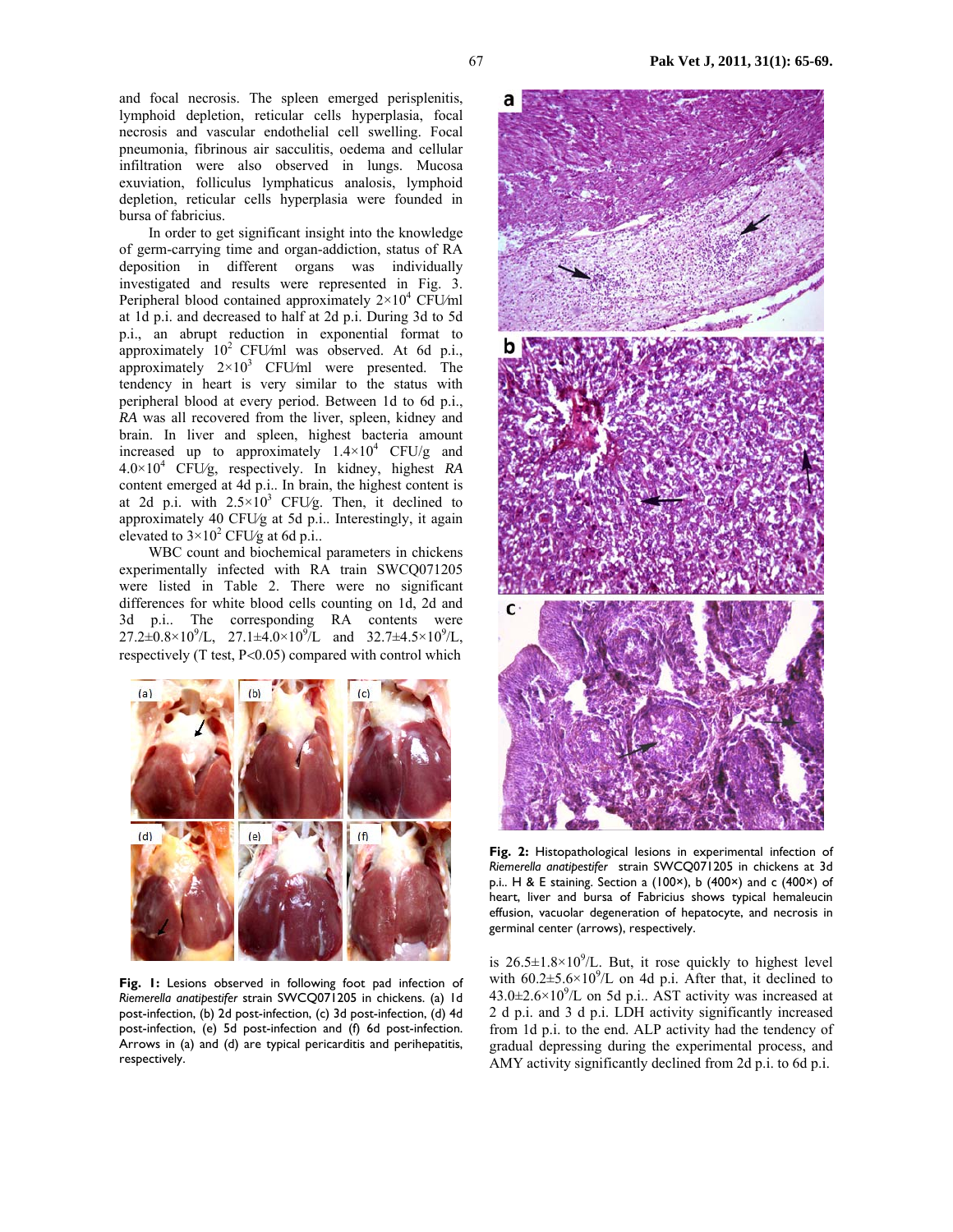

days post-infection<br>**Fig. 3:** Bacterial counts (CFU/g or CFU/ml) after SWCQ071205 strain challenge via foot pad injection from various organs in chickens. Data points represent mean value from three survives. Error bars are ± standard deviation.

**Table 2:** WBC counts and biochemical parameters in chickens experimentally infected with *Riemerella anatipestifer* strain SWCQ071205

| Parameters            | Days after challenge |                |                |                   |                  |                  |                |  |
|-----------------------|----------------------|----------------|----------------|-------------------|------------------|------------------|----------------|--|
|                       |                      |                |                |                   |                  |                  | control        |  |
| WBC $(\times 10^9/L)$ | $27.2 \pm 0.8$       | $27.1 \pm 4.0$ | $32.7 + 4.5$   | $60.2 \pm 5.68$ * | $43.0 \pm 2.6^*$ | $40.3 \pm 3.5^*$ | $26.5 \pm 1.8$ |  |
| AST (U/L)             | $225 + 4$            | $237+5*$       | $262 + 8*$     | $227+6$           | $224+7$          | 219±5            | $213+7$        |  |
| ALP (U/L)             | $3402 \pm 239*$      | 2938±410*      | $1827 \pm 34*$ | $1597 + 7*$       | $1551 \pm 14*$   | $807 + 44*$      | $4711 \pm 628$ |  |
| AMY (U/L)             | 715±18               | $605 \pm 23*$  | $606 \pm 15*$  | $588 \pm 18*$     | $421 \pm 16*$    | $556 \pm 13*$    | 731±19         |  |
| LDH (U/L)             | $698 \pm 20*$        | 782±22*        | $854 \pm 13*$  | 1334±65*          | $983 \pm 32*$    | $707 \pm 12*$    | $612+9$        |  |

\*Significantly different from the control (P<0.05).

# **DISCUSSION**

*Riemerella anatipestifer* (RA) infection is an economically important bacterial infectious disease of domestic ducks, historically referred to as infectious serositis, duck septicemia, and so on. A variety of work was conducted to extrapolate its mechanism of transmission and the infection spectrum is increasingly extended since its first report by Rimer (Glünder and Hinz, 1989). Previous reports of RA in turkeys in United States either have involved close association of the turkey flock with commercial ducks or dealt with isolated case in which no source of the infection was determined (Smith *et al*., 1987), but experimental turkey did not duplicate the

severity of RA-related disease as observed under field conditions. The organism has been isolated from nasal swabs of clinically normal wild Canada geese (Harry, 1969) and migratory birds (Hubálek, 2004). It was reported that avian metapneumovirus (aMPV) may exacerbate RA pathogenesis (Rubbenstroth *et al*., 2009). An isolate was pathogenic to 14-day-old duckling, but did not induce disease in 18-day-old chicken of White Leyhorn Hy-line strain (Baba *et al*., 1987). Although Rosenfeld (1973) reported that RA had been isolated and identified to chickens, typical signs were not demonstrated. There were no related RA infections to chicken elsewhere. We reported here a field outbreak of RA in ShanHuang chickens and systematically